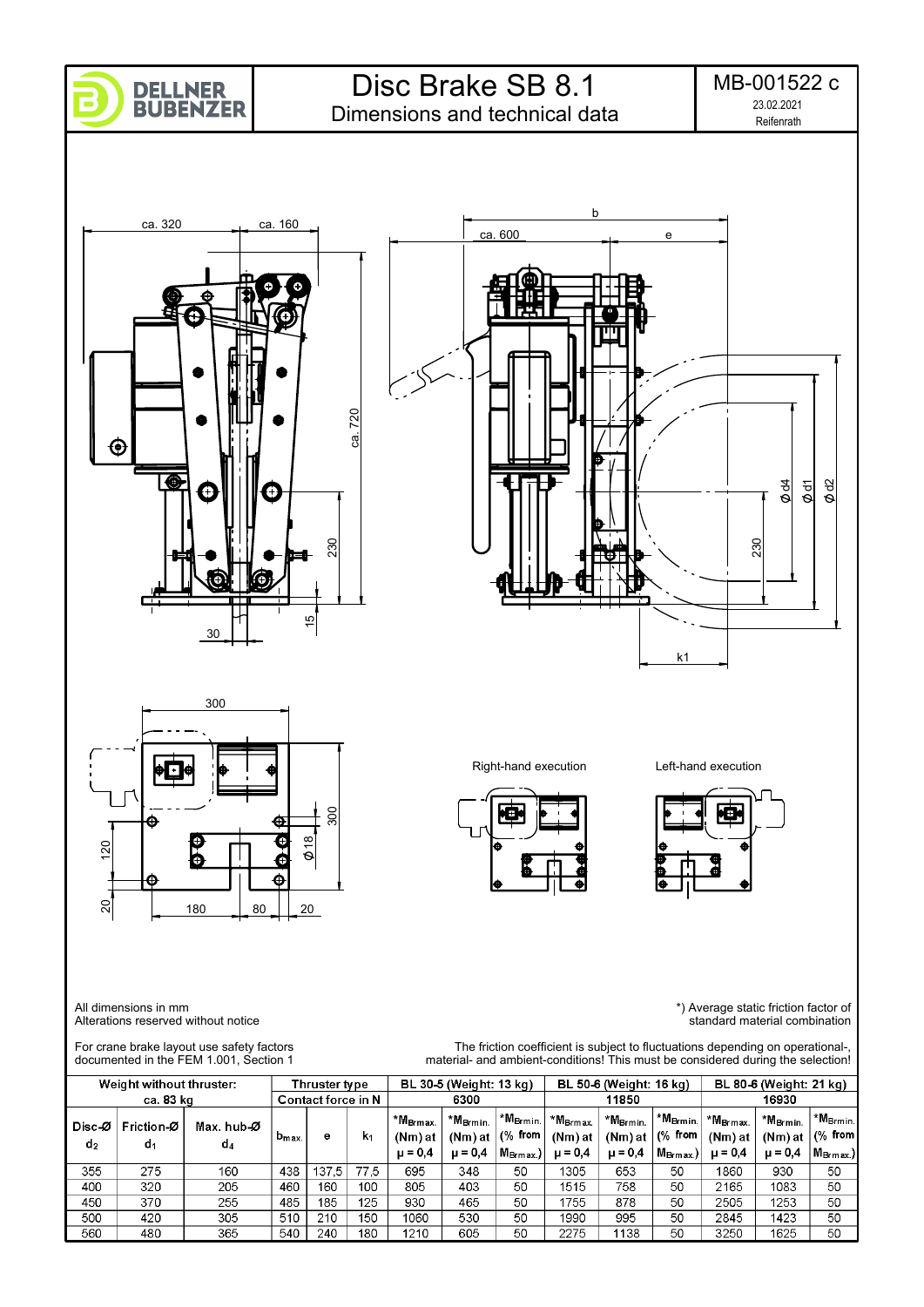

Dimensions and technical data











 370 k 30 160 60 20 | 140  $\frac{40}{1}$  $\mathcal{S}$  $\overline{30}$ 130 95 40 185 185

All dimensions in mm Alterations reserved without notice

 $\overline{610}$ 

460

640

 $305$ 

 $235$ 

2850

 $\overline{710}$ 

\*) Average static friction factor of standard material combination

\*M<sub>Brmin</sub>

 $(%$  from

M<sub>Brmax.</sub>)

 $50$ 

 $\overline{50}$ 

 $50$ 

 $\overline{50}$ 

 $\overline{50}$ 

4088

For crane brake layout use safety factors The friction coefficient is subject to fluctuations depending on operational-, documented in the FEM 1.001, Section 1 material- and ambient-conditions! This must be considered during the selection! Weight without thruster: Thruster type BL 50-6 (Weight: 16 kg) BL 80-6 (Weight: 21 kg) BL 125-6 (Weight: 24 kg) ca. 180 kg Contact force in N 11680 25200 33500 \*M<sub>Brmin.</sub> \*M<sub>Brmin</sub> \*M<sub>Brmin</sub> \*M<sub>Brmax</sub>  $*M_{Brmin.}$ \*M<sub>Brmin</sub> \*M<sub>Brmax</sub> \*M<sub>Brmax</sub> Disc-Ø Friction-Ø Max. hub-Ø  $(%$  from  $(%$  from  $b_{max}$  $k_1$ (Nm) at (Nm) at (Nm) at (Nm) at (Nm) at (Nm) at e  $d<sub>2</sub>$  $d<sub>1</sub>$  $d_4$  $\mu = 0.4$  $\mu = 0.4$  $M_{\rm Brmax}$ )  $\mu = 0.4$  $M_{\rm Brmax.}$  $\mu = 0.4$  $\mu = 0.4$  $\mu = 0.4$ 1635 450  $350$  $\overline{200}$  $510$  $175$  $105$ 818  $50$ 3530 2118 60 4690 2345 500 400  $\frac{250}{ }$  $535$  $\overline{200}$ 130 1870 935  $\overline{50}$ 4030  $\frac{1}{2418}$  $\overline{60}$ 5360 2680 560 460  $310$ 565 230 160 2150 1075  $50$ 4635 2781 60 6165 3083  $\frac{1}{2475}$  $\overline{50}$ 630 530 380 600 265 195 1238 5340 3204 60 7100 3550

 $1425$ 

 $\overline{50}$ 

 $6150$ 

3690

60

 $8175$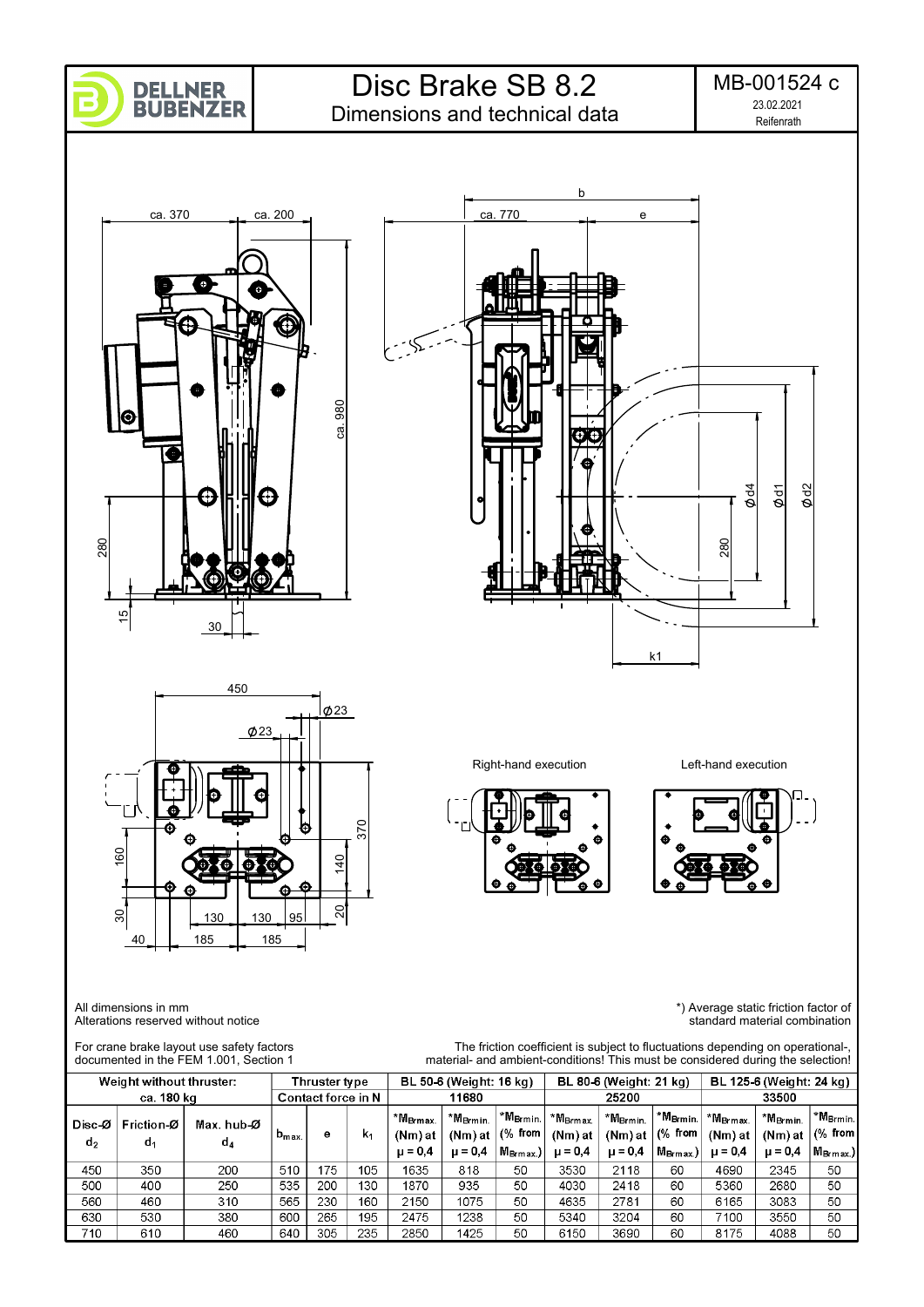

Dimensions and technical data

Reifenrath MB-001526 b 23.02.2021



For crane brake layout use safety factors documented in the FEM 1.001, Section 1

The friction coefficient is subject to fluctuations depending on operational-, material- and ambient-conditions! This must be considered during the selection!

|                 | Weight without thruster: |                     |                           | Thruster type |                |                                 | BL 125-6 (Weight: 24 kg)        |                                     | BL 200-6 (Weight: 24 kg)           |                                |                                   |  |
|-----------------|--------------------------|---------------------|---------------------------|---------------|----------------|---------------------------------|---------------------------------|-------------------------------------|------------------------------------|--------------------------------|-----------------------------------|--|
|                 | ca. 290 kg               |                     | <b>Contact force in N</b> |               |                |                                 | 31810                           |                                     | 45760                              |                                |                                   |  |
| Disc-Ø<br>$d_2$ | Friction-Ø<br>$d_1$      | Max. hub-Ø<br>$d_4$ | $b_{\rm max.}$            | е             | $\mathsf{k}_1$ | *M <sub>Brmax.</sub><br>(Nm) at | *M <sub>Brmin.</sub><br>(Nm) at | $+$ *M <sub>Brmin.</sub><br>(% from | ⊤ *M <sub>Brm ax.</sub><br>(Nm) at | *M <sub>Brmin</sub><br>(Nm) at | I *M <sub>Brmin.</sub><br>(% from |  |
|                 |                          |                     |                           |               |                | $\mu = 0.4$                     | $\mu = 0,4$                     | $M_{\rm Brm\,ax.}$                  | $\mu = 0,4$                        | $\mu = 0,4$                    | $M_{\rm Brm\,ax.})$               |  |
| 630             | 500                      | 310                 | 610                       | 250           | 170            | 6360                            | 3180                            | 50                                  | 9150                               | 4575                           | 50                                |  |
| 710             | 580                      | 390                 | 650                       | 290           | 210            | 7380                            | 3690                            | 50                                  | 10615                              | 5308                           | 50                                |  |
| 800             | 670                      | 480                 | 695                       | 335           | 255            | 8525                            | 4263                            | 50                                  | 12265                              | 6133                           | 50                                |  |
| 900             | 770                      | 580                 | 745                       | 385           | 305            | 9795                            | 4898                            | 50                                  | 14095                              | 7048                           | 50                                |  |
| 1000            | 870                      | 680                 | 795                       | 435           | 355            | 11070                           | 5535                            | 50                                  | 15925                              | 7963                           | 50                                |  |
| 1250            | 1120                     | 930                 | 920                       | 560           | 480            | 14250                           | 7125                            | 50                                  | 20500                              | 10250                          | 50                                |  |